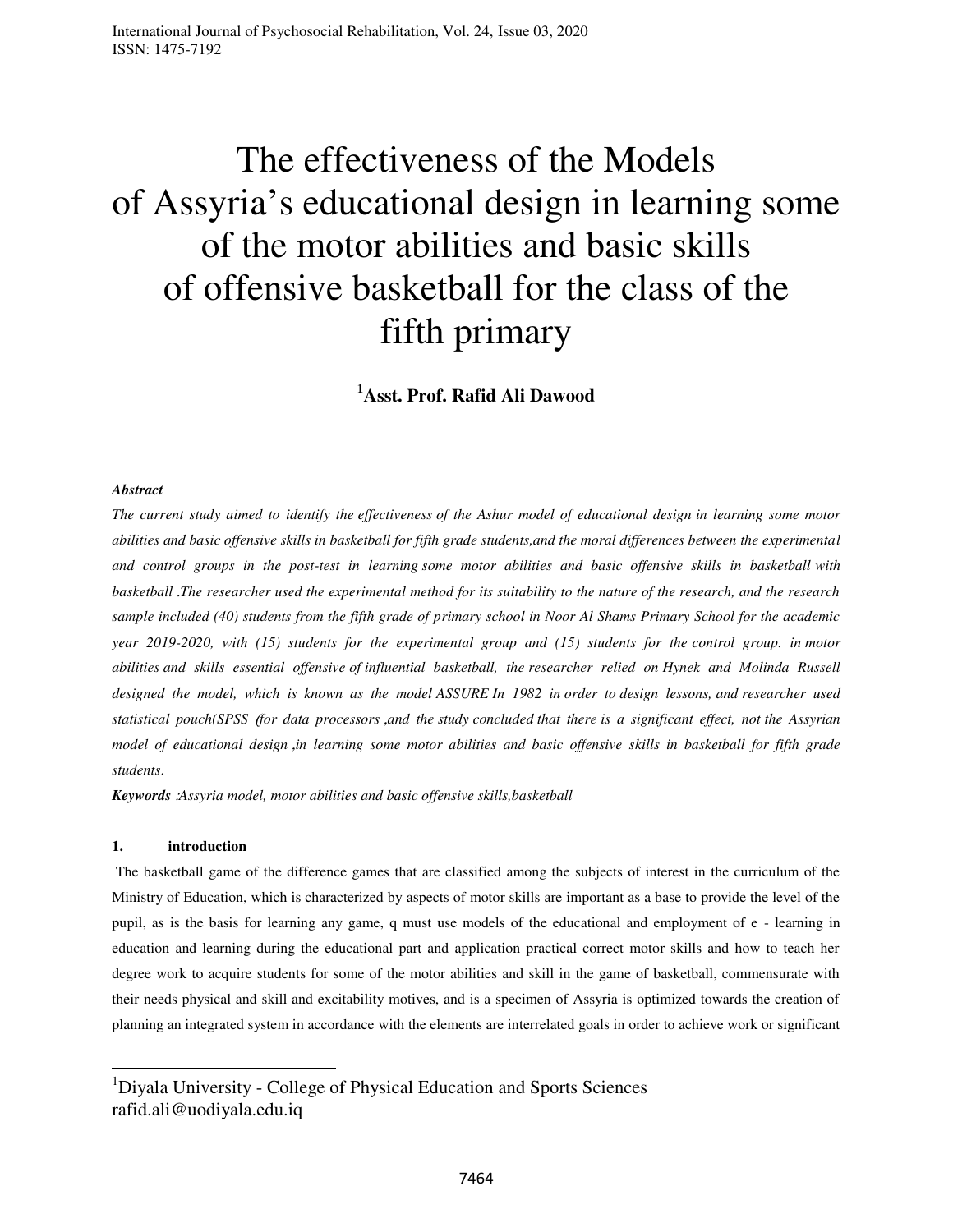### International Journal of Psychosocial Rehabilitation, Vol. 24, Issue 03, 2020 ISSN: 1475-7192

other in the shortest possible time and effort, and the price less so we find that there is a fruitful and successful business, but was based on systematic planning, as is the case for planning lessons as a teacher needs the Z goals and means of education and other multiple elements to prepare the lesson and that the teacher handles his job with the minds of the Pupils in order to form their trends and ideas in a good manner, and these minds need extreme accuracy that cannot be underestimated, especially in our current era, the era of tremendous development. With technological progress, the teacher can only face this development through careful planning, so planning lessons is very important because it will ensure for the teacher non-random steps, and therefore the teacher will be able to manage time according to the plan, and planning contributes to developing professional capabilities. And scientific for the teacher, he constantly plans for lessons and then implements what he planned (Abdel-Dayem, 1999), benefiting from the pros and cons of what he planned, and so on until the teacher reaches a high level of educational experience, qualifying him to select the best teaching models and scientific means to ensure that he achieves his educational goals in a high way. efficiency, hence came the importance of research by experimenting with a model of Assyria for instructional design in learning some of the motor abilities and basic skills of offensive basketball for the class of the fifth primary, and through the follow - up to the researcher to perform certain motor abilities and basic skills of offensive basketball noted weakness in the performance of A, for several reasons, one of which may be the lack of use of models, so many different teaching models appeared, which provided an opportunity to choose the appropriate method for the nature and conditions of Educated environment to be able to achieve its goals of educational and work on the learners ' capacity development and development, and here lies the problem is therefore considered a researcher statement the effectiveness of the model of Assyria for the design of educational in learning some of the motor abilities and basic skills of offensive basketball for the class of the fifth primary, while the aim of the research are to know the effect of the model of Assyria educational design in learning some of the motor abilities and basic skills of offensive basketball for students in a grade for the fifth primary, and assumed the researcher there are differences significant between the desorption experimental two groups and the control in the tribal and dimensionality in favor of post tests of tests, as well as the existence of significant differences significant between the desorption two groups in the post tests for the benefit of the group experimental. (Zahran, 1982)

### **2. Methodology**

**2.1 Research Methodology:** To achieve the objectives of the research and to reach facts based on objective scientific foundations, the researcher used the experimental method by designing the experimental and control groups. With pre and post tests of Mulla I MATE allegiance of the problem, as the research pilot, the most accurate types of scientific research that can affect the relationship between the variables experiment (Abdul Hafiz GORGEOUS: 107: 2000).

2.2 Research community and sample : After the researcher identified his research community, which was represented by the students of the fifth grade of primary school in Noor Al Shams Elementary Mixed School / Baghdad, which numbered 180 male and female students, and chose his sample randomly, with (4 0) students from Division A, then the researcher distributed his sample by random method the way the draw was divided the sample into two groups, a group trial of (15) students and the control group (15) students were excluded the students group (10) for the lack of commitment to attendance, either experience reconnaissance and adult numbering of 10 students was conducted on a section of the students of the Division b, and that the sample is homogeneous being of the same age and school stage, and in order to equalize the studied sample of the students, the control and experimental groups have been equalized in the motor and skill tests and the value of (T) Calculated and their statistical significance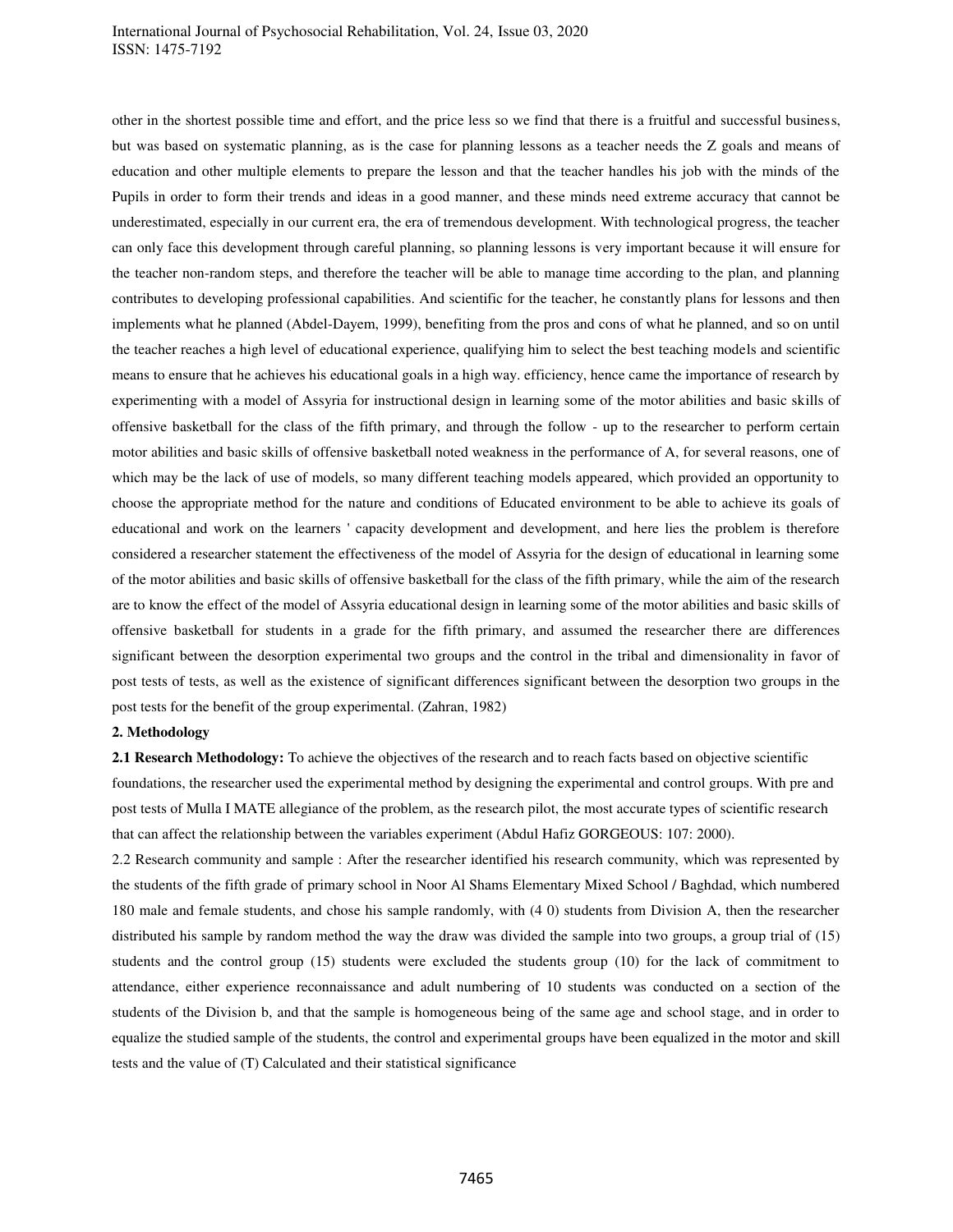# **Table (1) Equivalence of the control and experimental groups in the skill tests**

| Variable  | measruin | totals      | the              | Arithmeti | standard    | Values tcalculate | mistake   | indication   |
|-----------|----------|-------------|------------------|-----------|-------------|-------------------|-----------|--------------|
| ${\bf S}$ | g unit   |             | sampl            | c mean    | deviatio    | $\rm d$           | percentag |              |
|           |          |             | e                |           | $\mathbf n$ |                   | e         |              |
| agility   | a second | Experimenta | 15th             | 20.3      | 1.11        | 0.347             | 0.731     | insignifican |
| test      |          | 1           |                  |           |             |                   |           | t            |
|           |          | control     | 15 <sup>th</sup> | 2.46      | 0.99        |                   |           |              |
| balance   | a second | Experimenta | 15 <sub>th</sub> | 3.6       | 0.63        | 0.956             | 0.347     | insignifican |
| test      |          | 1           |                  |           |             |                   |           | t            |
|           |          | control     | 15 <sup>th</sup> | 3.4       | 0.51        |                   |           |              |
| Low       | Tha      | Experimenta | 15th             | 31.53     | 1.72        | 1.61              | 0.12      | insignifican |
| dimple    |          | 1           |                  |           |             |                   |           | t            |
| test      |          | control     | 15th             | 32.53     | 1.68        |                   |           |              |
|           |          |             |                  |           |             |                   |           |              |
| Shooting  | Degree   | Experimenta | 15th             | 3.8       | 0.77        | 1.673             | 0.105     | insignifican |
| stability |          | 1           |                  |           |             |                   |           | t            |
| test      |          | control     | 15th             | 3.4       | 0.51        |                   |           |              |

### **and value (T) Calculated and their statistical significance**

**Below the level of significance 0.05 and degree of freedom (28)** 

# **2-3 Research tools:**

**2-3-1 Curriculum:** Heinek and MolindaWurssell designed the model, which is known as the. model ASSURE In 1982, with the aim of designing lessons, planning the use of media in education and building an integrated educational program, the most important thing that distinguishes this model from others is that it is a procedural model that can be employed in the planning processes of teaching in order to ensure the effective use of educational aids by the teacher in the classroom without the need for specialists to design educational systems. The curriculum was designed according to the model (Zahran : 1982), and figure (1) represents the six steps that the researcher followed.



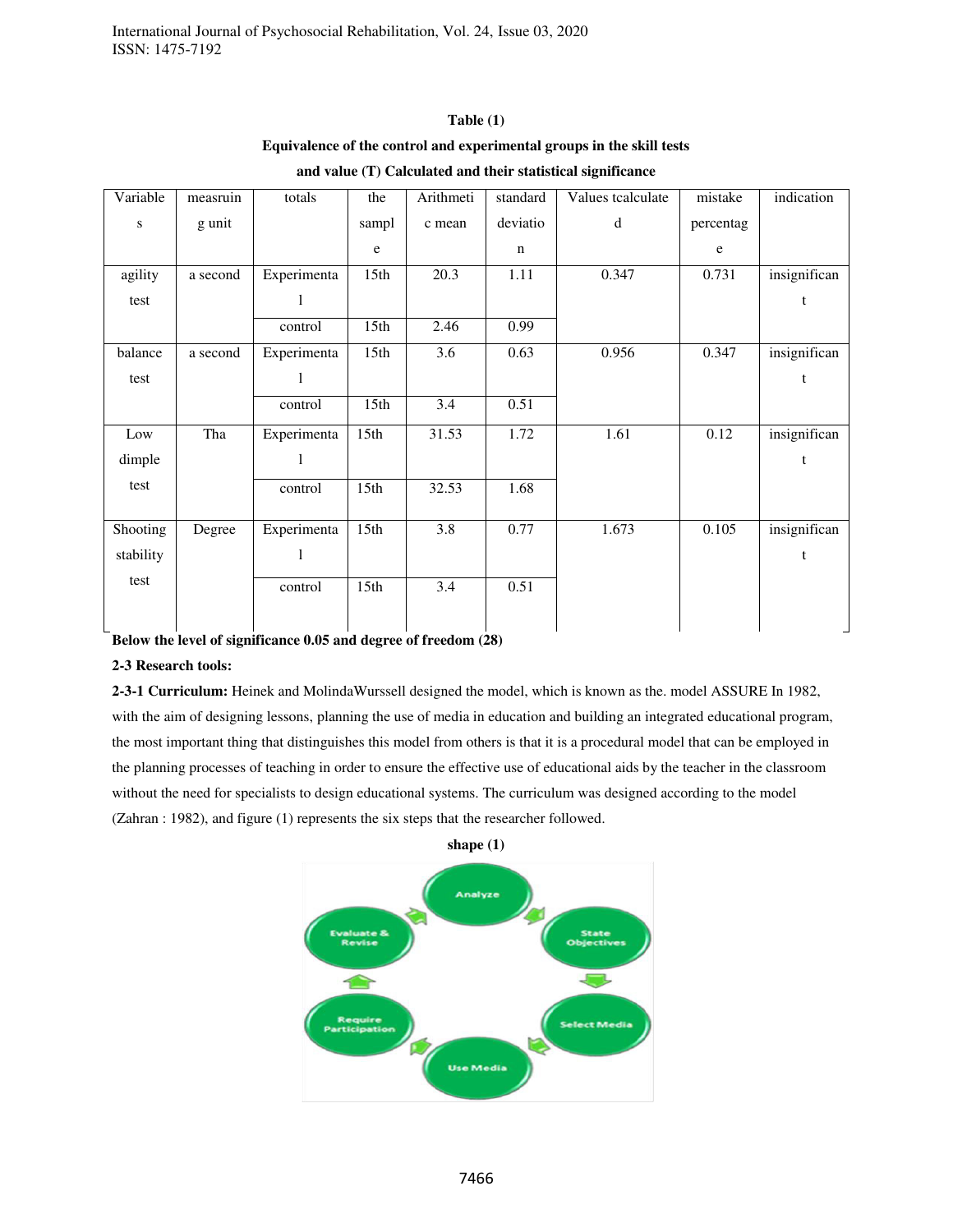This model consists of six steps:

- 1- Analyze the characteristics of the learner A-Analyze learner
- 2- Setting goals and standards S-State standards& objectives
- 3- Choosing the appropriate educational materials and strategies
- M Material S- the Select Strategies, Technology, Media &
- 4- Use of educational materials and media U-Utilities technology, media &materials
- 5- Asking for a response from the learner R- Require learner participation
- 6- Calendar and review E-Evaluate & Revise

First: Analyzing the characteristics of the learners:

The ages of students in the primary stage range from 6 to 12 years, and their intelligence is expected to be normal. It is preferable to refer to their academic health records to find out what problems they face. For this stage, it contains many psychological, physical and cognitive characteristics, which are :

Cognitive mental classification :

This group is classified under the stage of tangible "physical" operations, which is between the ages of 6-12 years, and the characteristics of this stage are:

- Increased ability to classify.
- Evolution of the concept of stability of the thing.
- A child's ability to sequentially arrange objects on the basis of only one dimension.
- The child understands many relative terms indicating the relationship.

Therefore, these qualities must be taken into account when using these activities.

Psychosocial segmentation:

This category emerged from within the fourth stage of growth and demands according to the theory of Erickson, a sense of sufficiency versus the feeling of inferiority (6-12 years), at this stage, develop the child skills necessary to participate in various activities Theselah or otherwise to become a productive individual capable of attainment and achievement If he achieves more than failure, he will develop a sense of sufficiency, otherwise he will feel inferior and develop a sense of inferiority.

Pedagogical division: This stage is called the late childhood stage (6-12 years), and it is also called the primary school stage. Hafgerst said about it, "It is the stage of learning motor skills and the skills necessary for reading, writing and arithmetic." This stage is characterized by the following:

- The child is very mobile and active.
- It is the most appropriate stage for social normalization and instilling social and moral values.
- Learn to establish relationships with peers and bring harmony with them.
- Learn basic skills in reading, writing and arithmetic.
- The formation of conscience and standards of morals and values.
- At this stage, fear of school and teachers appears.
- B ratio of perception at this stage, increasing its ability to describe things and realize relationships spatial and motor.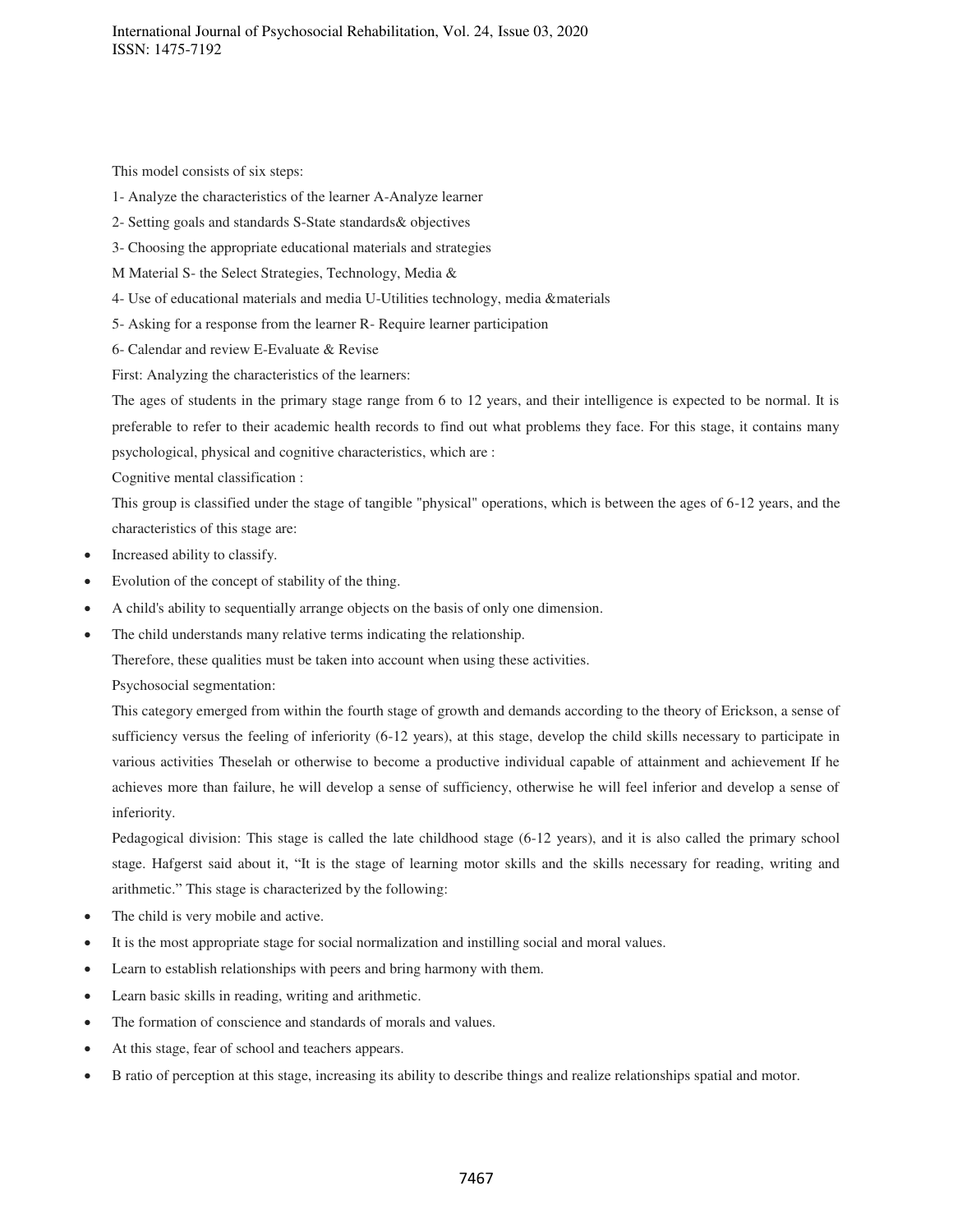For the concepts of growing concepts and ranging from simple to complex and from sensory to the abstract and concepts based on the self to the concepts most objective.

For the attention at the beginning of this stage is the ability of the child to the attention is limited in duration where no can focus for a period of long and can distribute his attention on topics multiple.

With regard to remembrance, the memory gradually grows, as remembrance based on understanding and perception replaces mechanical remembrance, and for thinking, his thinking grows from the physical sensory to the abstract thinking. Second: Setting goals and standards :

The educational objectives are mentioned and divided into the six journals (remembering, understanding, applying, analyzing, synthesising, and evaluating) Figure (2) :



Third: Selecting the appropriate educational materials and strategies:

The objectives of the software are graded according to Bloom's levels of classification of objectives, from cognitive to practical and then analysis.

Suggested strategies:

The single learning strategy.

2- Educational Scaffolding Strategy.

Fourth: Use of educational materials and media:

To achieve the behavioral goals that have been set and taking into account the characteristics of the learners, a computer program is designed to display images, shapes, motion films, videos and interactive elements to students, as they interact with the program using the mouse and image compression, and respond to the presented material. to the learner's response. The program is broken down into small lessons so that each lesson serves a specific goal or skill:

1- Objective 1 or skill 1 …………………………………………………………………

2- Objective 2 or skill 2. ……………………………………………………………………………

3- Objective 3 or skill 3. ………………………………………………………………………

4- Objective 4 or skill 4. ……………………………………………………………………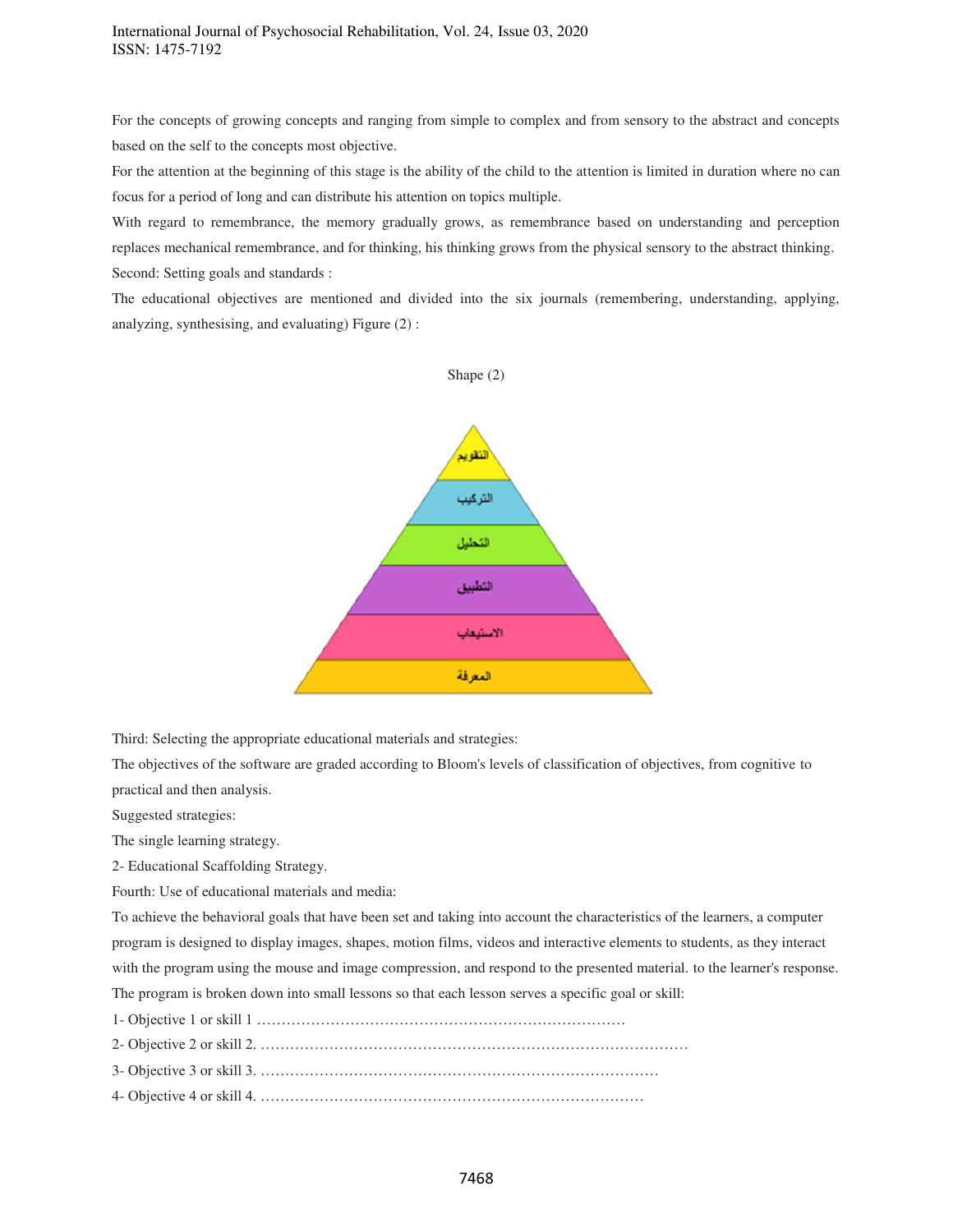The transition from one goal or skill to another is not done until all the previous skill or goal exercises have been solved correctly.

Teaching aids and tools required:

- PC.

Multimedia based educational software.

Fifth: Asking the learner to respond:

According to the single-learning strategy, the educational software requests responses, by using the dazzle display, where the basic shape is displayed in one corner of the screen, and the shape complements to be selected appear in the other side pulsating with voice directions.

Reinforcement: The software provides immediate visual and audio reinforcement following the user's response. The reinforcement is either positive or negative, the audio reinforcement is varied, and the visual reinforcement is constant in all software games.

Positive reinforcement: Positive reinforcement appears immediately after receiving the learner's response, as a smiling face appears in bright colors, accompanied by an appropriate sound, and then moves to a new stage in the goal or skill. Negative reinforcement: Negative reinforcement also appears immediately after receiving the learner's response, as a sad face appears in dark colors, accompanied by an appropriate sound, the goal or skill is replayed in a different way as the places of the pictures or shapes to be chosen from are switched, and the learner's response to it is requested from New (using voice guidance). The move to another goal or skill is only made after answering correctly.

Sixth: Calendar and Review:

Evaluative questions are placed after each lesson to evaluate the lesson's objectives or skills. The test is designed so that at the end of the test, a counter displays the number of correct answers and the number of wrong answers. By reviewing these results, the teacher judges the students' performance and their acquisition of different skills.

2-3-2 Tests used:

- The agility test prepared by (Jawad, 2004)
- Balance test prepared by (Jawad, 2004)
- - The low-pitched test prepared by (Mahmoud 1999)
- Stability shooting test prepared by (Hamoudat, 1999)

2-3-3 Tools used

Cr data basket legal number (6), stopwatch, (6) Hoa\_khas, (4) inhibitors, bar scale length of 10 meters, adhesive tape, whistle.

2-3-4 Statistical treatments:

(SPSSStatistical bag was used)

3- Presentation, analysis and discussion of the results:

After the researcher completed the collection of data resulting from the pre and post tests, the treatment was done by appropriate statistical means and the nature of this data was identified and then discussed.

3-1 Presentation of results showing the arithmetic means, standard deviations, standard error of the differences and the calculated (t) value between the pre and post tests of the experimental group in the research variables.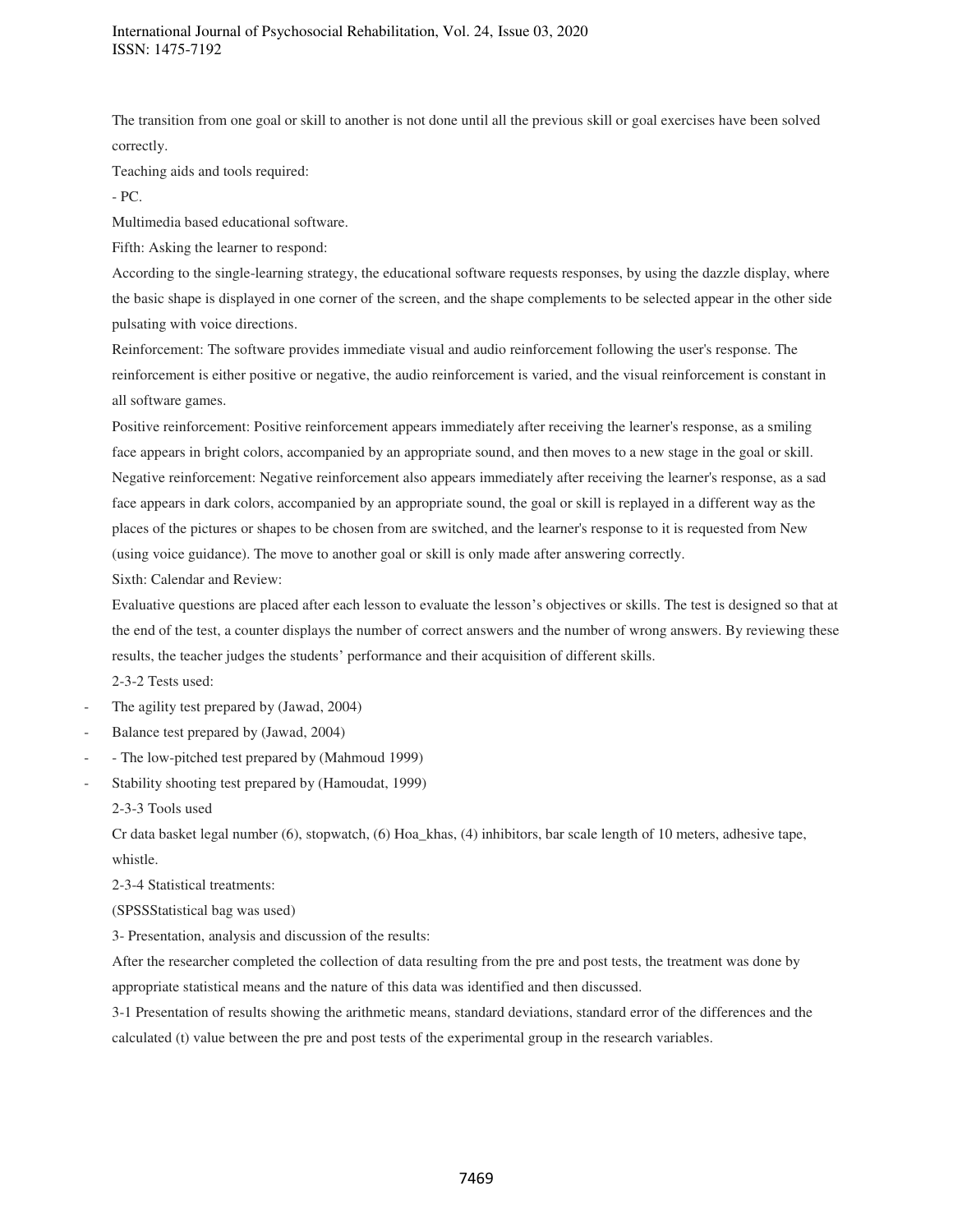# **Table (2)**

# **It shows the arithmetic means, standard deviations, standard error of the differences, and the calculated (t) value Between the pre and post tests of the experimental group in the research variables**

| totals      |     | Variables      | the exams   |                |                |          | Calculate | mistake   |            |       |  |
|-------------|-----|----------------|-------------|----------------|----------------|----------|-----------|-----------|------------|-------|--|
|             |     |                |             | q q            | p              | standard | d t value | percentag | indication |       |  |
|             |     |                |             |                |                | error    |           | e         |            |       |  |
|             |     |                |             |                |                |          |           |           |            |       |  |
|             |     |                |             |                |                |          |           |           |            |       |  |
|             |     | agility        | before me - | 2.             | 1.0            | 0.27     | 8.81      | 0.000     |            | moral |  |
|             |     |                | after me    | 04             | 5              |          |           |           |            |       |  |
| Experimenta |     | balance        | before me - | 2.2            | 0.8            | 0.23     | 9.93      | 0.000     |            | moral |  |
| 1           |     |                | after me    | $\tau$         | 8              |          |           |           |            |       |  |
|             |     | The low chuc   | before me - | 2.7            | 2.1            | 0.56     | 4.84      | 0.000     |            | moral |  |
|             |     | $\bf k$        | after me    | 3              | 9              |          |           |           |            |       |  |
|             | The | Shooting       | before me - | 2.4            | 0.6            | 0.17     | 14.93     | 0.000     |            | moral |  |
|             |     | from stability | after me    | $\overline{7}$ | $\overline{4}$ |          |           |           |            |       |  |

### Below the level of significance 0.05 and degree of freedom) 14(

It is evident from Table (2) that there are significant differences between the pre and post tests of the experimental group in the research variables, as the error rate has reached (0.000), which is less than the significance level of 0.05.

3 - 2 display the results show circles and standard deviations, standard error of the differences and the value of (t)

calculated between the pre and post tests of the Group of an officer in the research variables.

# **Table (3) it shows the arithmetic means, standard deviations, standard error of the differences, and the calculated**

**(t) value** 

| totals     |     | Variables     | the exams   | qq  | p              | standard | Calculate | mistake   | indication  |  |
|------------|-----|---------------|-------------|-----|----------------|----------|-----------|-----------|-------------|--|
|            |     |               |             |     |                | error    | d t value | percentag |             |  |
|            |     |               |             |     |                |          |           | e         |             |  |
|            |     | agility       | before me - | 8   | 0.9            | 0.24     | 3.29      | 0.005     | moral       |  |
|            |     |               | after me    |     | $\overline{4}$ |          |           |           |             |  |
| the office |     | balance       | before me - | 0.9 | 1.3            | 0.34     | 2.71      | 0.0 17    | moral       |  |
| r          |     |               | after me    | 3   | 3              |          |           |           |             |  |
|            |     | The low chuck | before me - | 0.0 | 2.5            | 0.65     | 0.102     | 0.920     | insignifica |  |
|            |     |               | after me    | 7   | 2              |          |           |           | nt          |  |
|            | The | Shooting from | before me - | 0.8 | 0.7            | 0.19     | 4.52      | 0.000     | moral       |  |
|            |     | stability     | after me    | 7   | $\overline{4}$ |          |           |           |             |  |

### **Between the pre and post tests of the control group in the research variables**

Below the level of significance 0.05 and degree of freedom (14)

It can be seen from the table (3) shows that significant differences between tribal tests and dimensionality of the total of the officer in the search variables as the error rate stood at (0.000) which is less than the significance level of 0.05.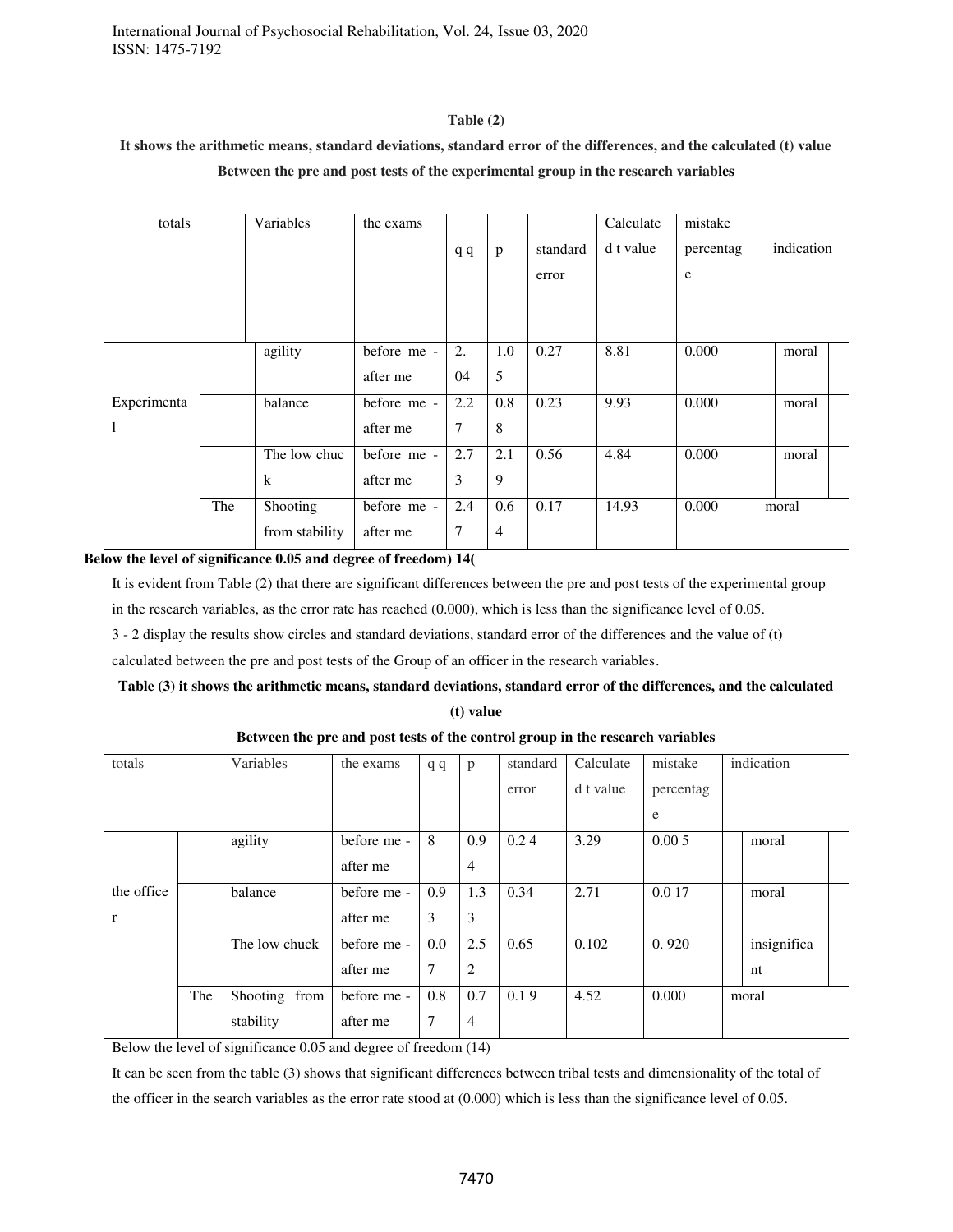3-3 Presentation of the arithmetic means, standard deviations, the calculated t value and the type of significance for the experimental and control groups in the post-tests of the research variables

#### **Table (4)**

# **It shows the arithmetic means, standard deviations, the calculated t-value and the type of significance for the experimental and control groups in the post-tests of the research variables.**

| <b>NS</b>                     | Variables |                         | Experimental |      | control |      | T value    | mistake percentage | indication |  |
|-------------------------------|-----------|-------------------------|--------------|------|---------|------|------------|--------------------|------------|--|
|                               |           |                         | S            | p    | S       | p    | calculated |                    |            |  |
|                               |           | agility                 | 17.93        | 1.16 | 19.67   | 0.72 | 4.9        | 0.000              | moral      |  |
| $\mathfrak{D}_{\mathfrak{p}}$ |           | balance                 | 5.87         | 0.99 | 4.33    | 1.23 | 3.75       | 0.001              | moral      |  |
| 3                             |           | The low chuck           | 28.8         | 1.32 | 32.6    | 3.25 | 4.2        | 0.000              | moral      |  |
| $\overline{4}$                |           | Shooting from stability | 6.27         | 0.88 | 4.27    | 0.70 | 6.88       | 0.000              | moral      |  |

Below the significance level of 0.05 and the degree of freedom of 28

Table (4) shows the arithmetic means, standard deviations, the calculated t-value and the type of significance for the experimental and control groups in the post-tests of the research variables. The error rate was (0.000) which is less than the significance level  $(0.05)$ .

3- 4 to discuss the results of tests dimensionality for the two experimental and control variables Search

Demonstrated by the results presented in tables (2, 3, 4) that the experimental and control groups had achieved its goal of learning in terms of influence moral with no significant between the two groups differences, and attribute this researcher moral differences to the effectiveness of the units of the educational curriculum, which was applied to the group that studied Bonmozj Assyria and the addition of teaching this model of stages start analyzing characteristics of learners where the teacher with a to return to their records of academic health to find out what Ausbandounam problems then u place the educational goals and divided into six magazines (remembering, understanding, application, analysis, installation, calendar) then Appropriate educational materials and strategies are selected, and among these strategies is the individual learning strategy so that the student integrates with educational learning tasks commensurate with his needs, special abilities, and cognitive and mental levels, and aims to adapt and adapt learning. perfection under the supervision of the teacher is limited, and bearings strategy (scaffolding) educational, where enabling them to develop their knowledge and their knowledge of old urges Pace students and link between motor abilities (agility and balance) and basic offensive skills (low thumping and shooting from stability) and simplify the method of learning for easy performance as well as providing directions and instructions to help the student achieve his goal and help the student reduce the risk of injury and frustration when abilities are not learned Movement and skill, since the basketball game requires accuracy in performance and focus, and in the fourth stage, educational materials and media were used to achieve the behavioral goals that were set and taking into account the characteristics of the learners. With balance, agility, and the skills of low dribbling and shooting from stability in basketball, they interact with the software using the mouse and image compression, and respond to the presented material. The program provides positive and negative visual and audio responses and reinforcements according to the learner's response. As for the fifth stage, evaluation and review were carried out according to the single-learning strategy, where performance was evaluated through the tests set and errors that might occur, and the researcher attributes that the development that occurred was due to the planning and good organization of the educational units in order to serve the skills and the students' continuity and their commitment to receiving the educational units, and as indicated (Ibrahim,